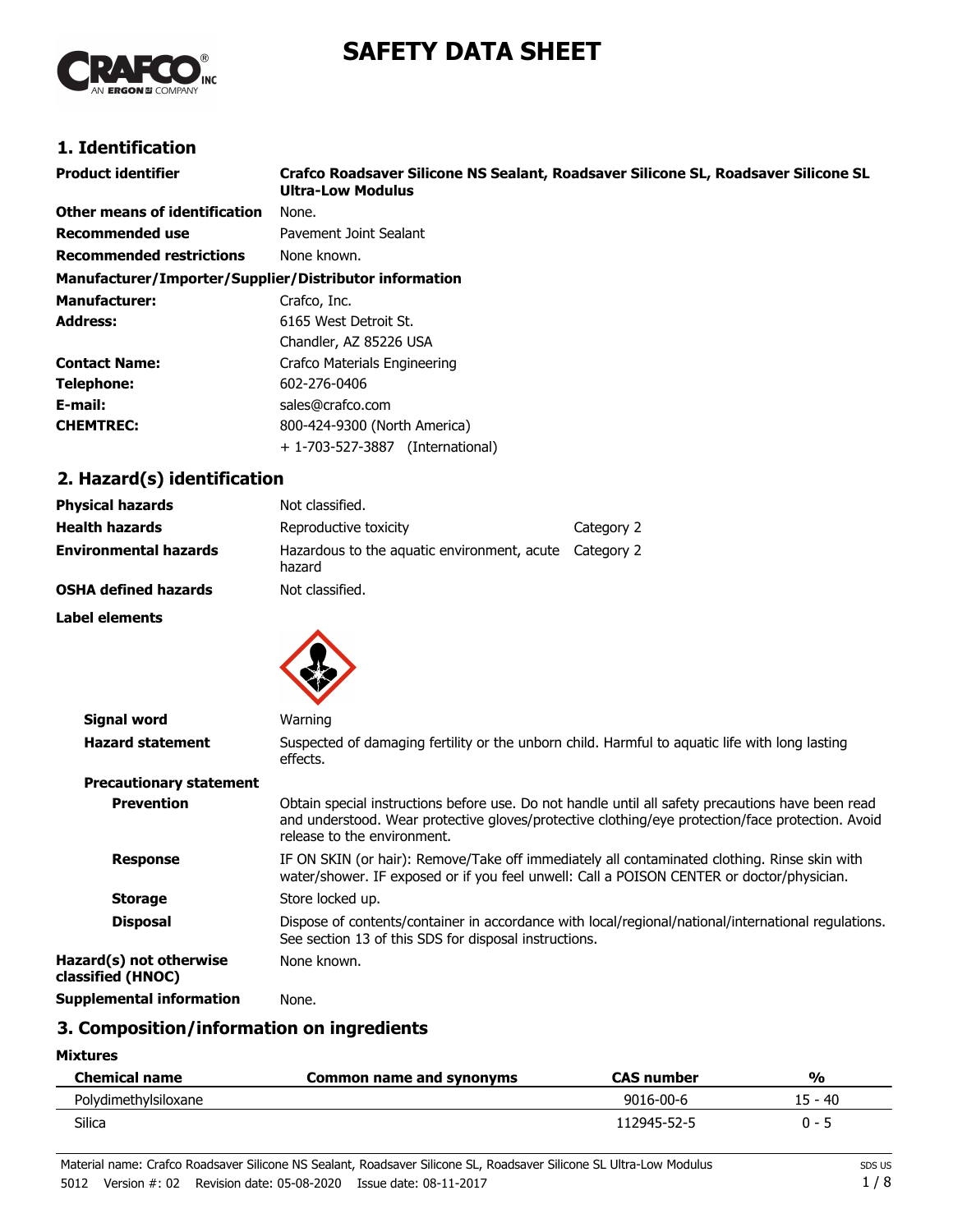| <b>Chemical name</b>                                                                | <b>Common name and synonyms</b>                                                                                                                                                                                                                                                                                                                                                                                                                                                        | <b>CAS number</b>                                                                                                                                            | $\frac{1}{2}$ |  |
|-------------------------------------------------------------------------------------|----------------------------------------------------------------------------------------------------------------------------------------------------------------------------------------------------------------------------------------------------------------------------------------------------------------------------------------------------------------------------------------------------------------------------------------------------------------------------------------|--------------------------------------------------------------------------------------------------------------------------------------------------------------|---------------|--|
| Toluene                                                                             |                                                                                                                                                                                                                                                                                                                                                                                                                                                                                        | 108-88-3                                                                                                                                                     | $0 - 2$       |  |
| Other components below reportable levels                                            |                                                                                                                                                                                                                                                                                                                                                                                                                                                                                        |                                                                                                                                                              | 76.31         |  |
| 4. First-aid measures                                                               |                                                                                                                                                                                                                                                                                                                                                                                                                                                                                        |                                                                                                                                                              |               |  |
| <b>Inhalation</b>                                                                   |                                                                                                                                                                                                                                                                                                                                                                                                                                                                                        | If breathing is difficult, remove to fresh air and keep at rest in a position comfortable for breathing.<br>Call a physician if symptoms develop or persist. |               |  |
| <b>Skin contact</b>                                                                 | IF ON SKIN: Gently wash with plenty of soap and water. If irritation persists get medical attention.                                                                                                                                                                                                                                                                                                                                                                                   |                                                                                                                                                              |               |  |
| Eye contact                                                                         | Immediately rinse with water for several minutes. If a contact lens is present, DO NOT delay<br>irrigation or attempt to remove the lens. Continue rinsing. Get medical attention if irritation<br>develops and persists.                                                                                                                                                                                                                                                              |                                                                                                                                                              |               |  |
| <b>Ingestion</b>                                                                    | Rinse mouth. Do not induce vomiting without advice from poison control center. If vomiting occurs,<br>keep head low so that stomach content doesn't get into the lungs. Do not use mouth-to-mouth<br>method if victim ingested the substance. Induce artificial respiration with the aid of a pocket mask<br>equipped with a one-way valve or other proper respiratory medical device. Call a physician or<br>poison control center immediately.                                       |                                                                                                                                                              |               |  |
| <b>Most important</b><br>symptoms/effects, acute and<br>delayed                     | Not available.                                                                                                                                                                                                                                                                                                                                                                                                                                                                         |                                                                                                                                                              |               |  |
| <b>Indication of immediate</b><br>medical attention and special<br>treatment needed | In case of shortness of breath, give oxygen. Keep victim warm. Symptoms may be delayed.                                                                                                                                                                                                                                                                                                                                                                                                |                                                                                                                                                              |               |  |
| <b>General information</b>                                                          | If you feel unwell, seek medical advice (show the label where possible). Keep victim warm. Keep<br>victim under observation. Ensure that medical personnel are aware of the material(s) involved, and<br>take precautions to protect themselves. Show this safety data sheet to the doctor in attendance.<br>Wash contaminated clothing before re-use.                                                                                                                                 |                                                                                                                                                              |               |  |
| 5. Fire-fighting measures                                                           |                                                                                                                                                                                                                                                                                                                                                                                                                                                                                        |                                                                                                                                                              |               |  |
| Suitable extinguishing media                                                        | Water. Water fog. Foam. Dry chemical powder. Carbon dioxide (CO2).                                                                                                                                                                                                                                                                                                                                                                                                                     |                                                                                                                                                              |               |  |
| <b>Unsuitable extinguishing</b><br>media                                            | Do not use a solid water stream as it may scatter and spread fire.                                                                                                                                                                                                                                                                                                                                                                                                                     |                                                                                                                                                              |               |  |
| <b>Specific hazards arising from</b><br>the chemical                                | Irritating, corrosive and/or toxic gases or fumes will be released during a fire.                                                                                                                                                                                                                                                                                                                                                                                                      |                                                                                                                                                              |               |  |
| Special protective equipment<br>and precautions for<br>firefighters                 | Firefighters must use standard protective equipment including flame retardant coat, helmet with<br>face shield, gloves, rubber boots, and in enclosed spaces, SCBA.                                                                                                                                                                                                                                                                                                                    |                                                                                                                                                              |               |  |
| <b>Fire fighting</b><br>equipment/instructions                                      | In case of fire and/or explosion do not breathe fumes. Firefighters must use standard protective<br>equipment including flame retardant coat, helmet with face shield, gloves, rubber boots, and in<br>enclosed spaces, SCBA. Move containers from fire area if you can do so without risk. In the event<br>of fire, cool tanks with water spray. For massive fire in cargo area, use unmanned hose holder or<br>monitor nozzles, if possible. If not, withdraw and let fire burn out. |                                                                                                                                                              |               |  |
| <b>Specific methods</b>                                                             | In the event of fire and/or explosion do not breathe fumes. Use water spray to cool unopened<br>containers.                                                                                                                                                                                                                                                                                                                                                                            |                                                                                                                                                              |               |  |
| <b>General fire hazards</b>                                                         | No unusual fire or explosion hazards noted.                                                                                                                                                                                                                                                                                                                                                                                                                                            |                                                                                                                                                              |               |  |
| 6. Accidental release measures                                                      |                                                                                                                                                                                                                                                                                                                                                                                                                                                                                        |                                                                                                                                                              |               |  |
| <b>Personal precautions,</b><br>protective equipment and<br>emergency procedures    | Ventilate closed spaces before entering them. Do not touch damaged containers or spilled material<br>unless wearing appropriate protective clothing.                                                                                                                                                                                                                                                                                                                                   |                                                                                                                                                              |               |  |
| <b>Methods and materials for</b><br>containment and cleaning up                     | Stop the flow of material, if this is without risk. Eliminate sources of ignition. Dike far ahead of spill<br>for later disposal. Following product recovery, flush area with water.                                                                                                                                                                                                                                                                                                   |                                                                                                                                                              |               |  |
| <b>Environmental precautions</b>                                                    | Prevent further leakage or spillage if safe to do so. Do not contaminate water. Avoid release to the<br>environment.                                                                                                                                                                                                                                                                                                                                                                   |                                                                                                                                                              |               |  |

# **7. Handling and storage**

| <b>Precautions for safe handling</b> Do not breathe dust/fume/gas/mist/vapors/spray. Avoid contact with skin, eyes and clothing. Do |
|-------------------------------------------------------------------------------------------------------------------------------------|
| not ingest. Wash hands after handling and before eating. When using, do not eat, drink or smoke.                                    |
| Avoid contact during pregnancy/while nursing. Avoid release to the environment.                                                     |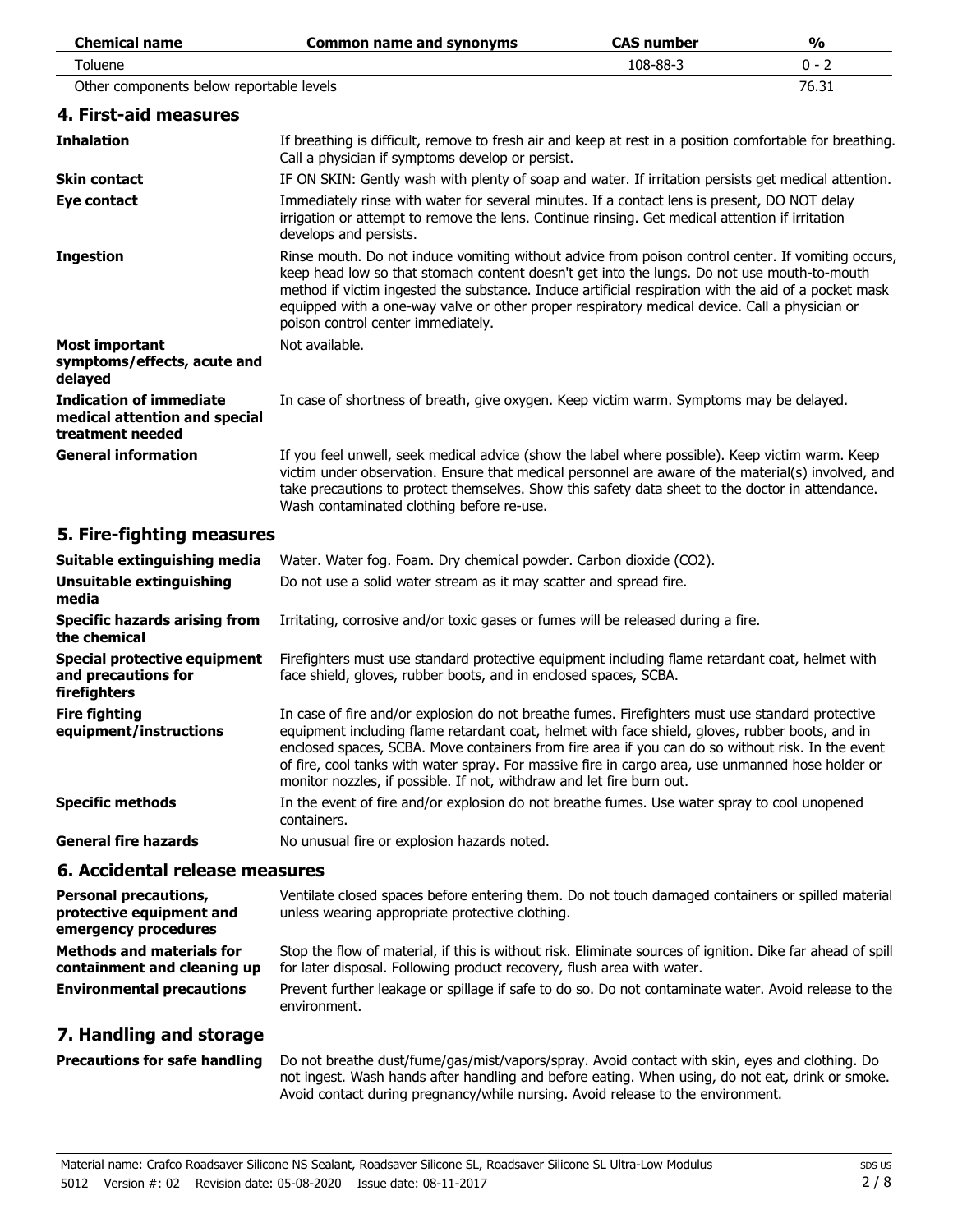Store in a cool and well-ventilated place. Keep away from heat and sources of ignition. Keep out of the reach of children. Keep container tightly closed.

## **8. Exposure controls/personal protection**

| <b>Occupational exposure limits</b>                                                     |                                                                |                                                                                                                                                                                                          |                                   |                      |  |
|-----------------------------------------------------------------------------------------|----------------------------------------------------------------|----------------------------------------------------------------------------------------------------------------------------------------------------------------------------------------------------------|-----------------------------------|----------------------|--|
| US. OSHA Table Z-2 (29 CFR 1910.1000)<br><b>Components</b>                              | <b>Type</b>                                                    |                                                                                                                                                                                                          |                                   | <b>Value</b>         |  |
| <b>TOLUENE (CAS 108-88-3)</b>                                                           | Ceiling                                                        |                                                                                                                                                                                                          |                                   | 300 ppm              |  |
|                                                                                         | <b>TWA</b>                                                     |                                                                                                                                                                                                          |                                   | 200 ppm              |  |
| US. OSHA Table Z-3 (29 CFR 1910.1000)<br><b>Components</b>                              | <b>Type</b>                                                    |                                                                                                                                                                                                          |                                   | <b>Value</b>         |  |
| Silica (CAS 112945-52-5)                                                                | <b>TWA</b>                                                     |                                                                                                                                                                                                          |                                   | $0.8$ mg/m3          |  |
|                                                                                         |                                                                |                                                                                                                                                                                                          |                                   | 20 mppcf             |  |
| <b>US. ACGIH Threshold Limit Values</b><br><b>Components</b>                            | <b>Type</b>                                                    |                                                                                                                                                                                                          |                                   | <b>Value</b>         |  |
| <b>TOLUENE (CAS 108-88-3)</b>                                                           | <b>TWA</b>                                                     |                                                                                                                                                                                                          |                                   | 20 ppm               |  |
| <b>US. NIOSH: Pocket Guide to Chemical Hazards</b>                                      |                                                                |                                                                                                                                                                                                          |                                   |                      |  |
| <b>Components</b>                                                                       | <b>Type</b>                                                    |                                                                                                                                                                                                          |                                   | <b>Value</b>         |  |
| Silica (CAS 112945-52-5)                                                                | <b>TWA</b>                                                     |                                                                                                                                                                                                          |                                   | $6$ mg/m3            |  |
| <b>TOLUENE (CAS 108-88-3)</b>                                                           | <b>STEL</b>                                                    |                                                                                                                                                                                                          |                                   | 560 mg/m3            |  |
|                                                                                         |                                                                |                                                                                                                                                                                                          |                                   | $150$ ppm            |  |
|                                                                                         | <b>TWA</b>                                                     |                                                                                                                                                                                                          |                                   | 375 mg/m3            |  |
|                                                                                         |                                                                |                                                                                                                                                                                                          |                                   | $100$ ppm            |  |
| <b>Biological limit values</b>                                                          |                                                                |                                                                                                                                                                                                          |                                   |                      |  |
| <b>ACGIH Biological Exposure Indices</b><br><b>Components</b>                           | <b>Value</b>                                                   | <b>Determinant</b>                                                                                                                                                                                       | <b>Specimen</b>                   | <b>Sampling Time</b> |  |
|                                                                                         |                                                                |                                                                                                                                                                                                          |                                   | $\ast$               |  |
| <b>TOLUENE (CAS 108-88-3)</b>                                                           | $0.3 \text{ mg/g}$                                             | o-Cresol, with<br>hydrolysis                                                                                                                                                                             | Creatinine in<br>urine            |                      |  |
|                                                                                         | $0.03$ mg/l                                                    | Toluene                                                                                                                                                                                                  | Urine                             | $\ast$               |  |
|                                                                                         | $0.02$ mg/l                                                    | Toluene                                                                                                                                                                                                  | Blood                             | $\ast$               |  |
| * - For sampling details, please see the source document.<br><b>Exposure guidelines</b> |                                                                |                                                                                                                                                                                                          |                                   |                      |  |
| US - California OELs: Skin designation                                                  |                                                                |                                                                                                                                                                                                          |                                   |                      |  |
| Toluene (CAS 108-88-3)                                                                  |                                                                |                                                                                                                                                                                                          | Can be absorbed through the skin. |                      |  |
| US - Minnesota Haz Subs: Skin designation applies                                       |                                                                |                                                                                                                                                                                                          |                                   |                      |  |
| Toluene (CAS 108-88-3)                                                                  |                                                                |                                                                                                                                                                                                          | Skin designation applies.         |                      |  |
| <b>Appropriate engineering</b><br>controls                                              | Provide adequate ventilation if fumes or vapors are generated. |                                                                                                                                                                                                          |                                   |                      |  |
| Individual protection measures, such as personal protective equipment                   |                                                                |                                                                                                                                                                                                          |                                   |                      |  |
| <b>Eye/face protection</b>                                                              | Goggles/face shield are recommended.                           |                                                                                                                                                                                                          |                                   |                      |  |
| <b>Skin protection</b><br><b>Hand protection</b>                                        |                                                                |                                                                                                                                                                                                          |                                   |                      |  |
|                                                                                         | gloves.                                                        | Chemical resistant gloves are recommended. If contact with forearms is likely wear gauntlet style                                                                                                        |                                   |                      |  |
| <b>Other</b>                                                                            |                                                                | Wear appropriate chemical resistant clothing.                                                                                                                                                            |                                   |                      |  |
| <b>Respiratory protection</b>                                                           |                                                                | In the case of respirable dust and/or fumes, use self-contained breathing apparatus. When workers<br>are facing concentrations above the exposure limit they must use appropriate certified respirators. |                                   |                      |  |
| <b>Thermal hazards</b>                                                                  | Not available.                                                 |                                                                                                                                                                                                          |                                   |                      |  |
| <b>General hygiene</b><br>considerations                                                |                                                                | When using, do not eat, drink or smoke. Use good industrial hygiene practices in handling this<br>material. Wash hands before breaks and immediately after handling the product.                         |                                   |                      |  |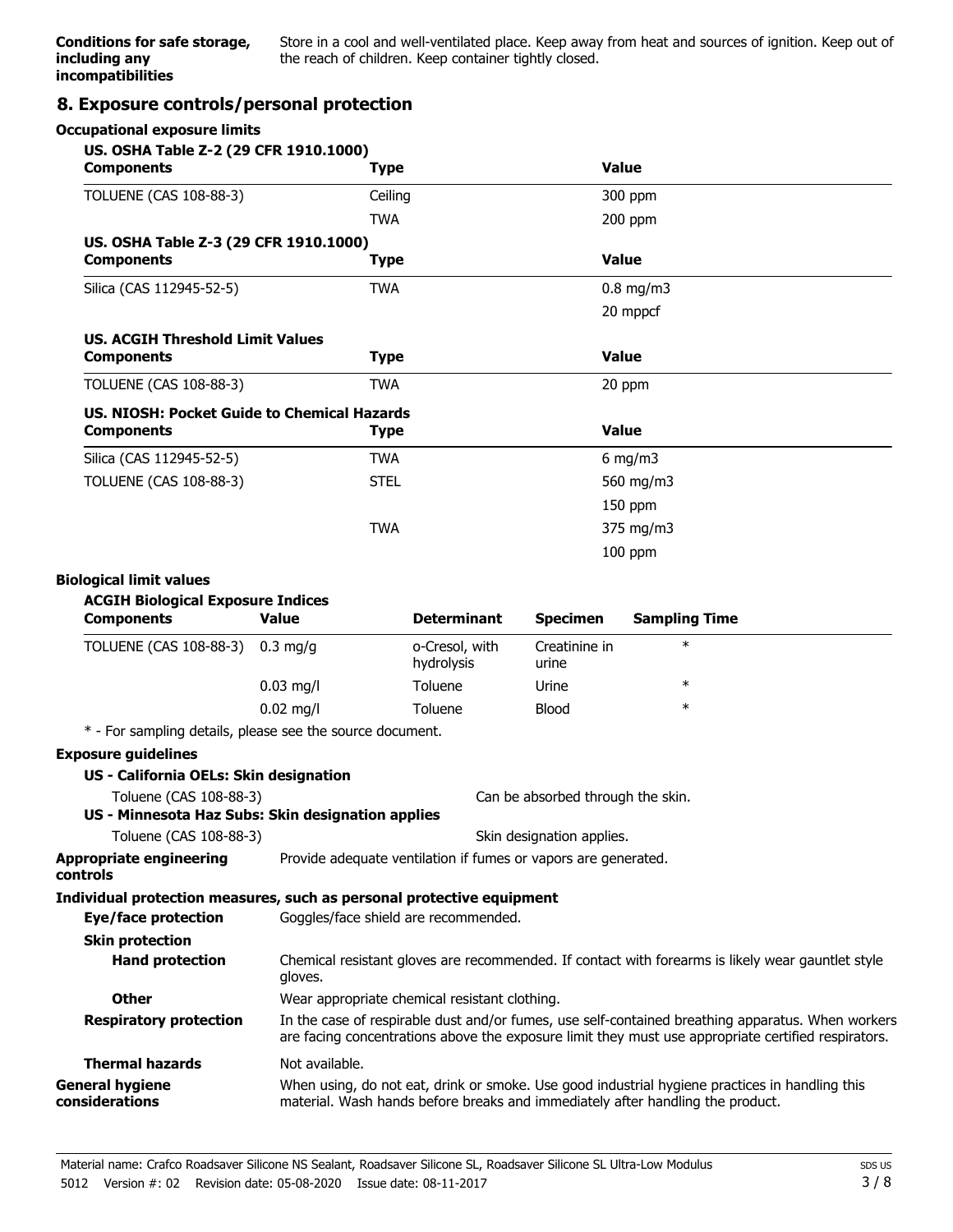# **9. Physical and chemical properties**

| <b>Appearance</b>                                   | Paste.                  |  |
|-----------------------------------------------------|-------------------------|--|
| <b>Physical state</b>                               | Liquid.                 |  |
| Form                                                | Paste.                  |  |
| Color                                               | Grey.                   |  |
| Odor                                                | Slight.                 |  |
| Odor threshold                                      | Not available.          |  |
| рH                                                  | Not available.          |  |
| <b>Melting point/freezing point</b>                 | Not available.          |  |
| Initial boiling point and<br>boiling range          | < 150 °F (< 65.56 °C)   |  |
| <b>Flash point</b>                                  | > 392.0 °F (> 200.0 °C) |  |
| <b>Evaporation rate</b>                             | Not available.          |  |
| <b>Flammability (solid, gas)</b>                    | Not available.          |  |
| <b>Upper/lower flammability or explosive limits</b> |                         |  |
| <b>Flammability limit - lower</b><br>(%)            | Not available.          |  |
| <b>Flammability limit -</b><br>upper $(%)$          | Not available.          |  |
| <b>Explosive limit - lower</b><br>(%)               | Not available.          |  |
| <b>Explosive limit - upper</b><br>(%)               | Not available.          |  |
| Vapor pressure                                      | Not available.          |  |
| <b>Vapor density</b>                                | Not available.          |  |
| <b>Relative density</b>                             | Not available.          |  |
| Solubility(ies)                                     |                         |  |
| <b>Solubility (water)</b>                           | Not available.          |  |
| <b>Partition coefficient</b><br>(n-octanol/water)   | Not available.          |  |
| <b>Auto-ignition temperature</b>                    | > 700 °F (> 371.11 °C)  |  |
| <b>Decomposition temperature</b>                    | Not available.          |  |
| <b>Viscosity</b>                                    | Not available.          |  |
| <b>Other information</b>                            |                         |  |
| <b>Percent volatile</b>                             | $< 5\%$                 |  |
| <b>Specific gravity</b>                             | $1 - 1.5$               |  |

# **10. Stability and reactivity**

| <b>Reactivity</b>                            | The product is stable and non-reactive under normal conditions of use, storage and transport                                                                |
|----------------------------------------------|-------------------------------------------------------------------------------------------------------------------------------------------------------------|
| <b>Chemical stability</b>                    | Material is stable under normal conditions. Stable under normal temperature conditions.                                                                     |
| <b>Possibility of hazardous</b><br>reactions | Hazardous polymerization does not occur.                                                                                                                    |
| <b>Conditions to avoid</b>                   | Heat, flames and sparks. Avoid high temperatures. Temperatures above 100 °C                                                                                 |
| <b>Incompatible materials</b>                | Strong acids, alkalies and oxidizing agents.                                                                                                                |
| <b>Hazardous decomposition</b><br>products   | Upon decomposition, this product may yield gaseous nitrogen oxides, carbon monoxide, carbon<br>dioxide and/or low molecular weight hydrocarbons. Toxic gas. |

# **11. Toxicological information**

## **Information on likely routes of exposure**

| <b>Inhalation</b> | Health injuries are not known or expected under normal use. |
|-------------------|-------------------------------------------------------------|
| Skin contact      | Causes mild skin irritation.                                |
| Eve contact       | May be irritating to eves.                                  |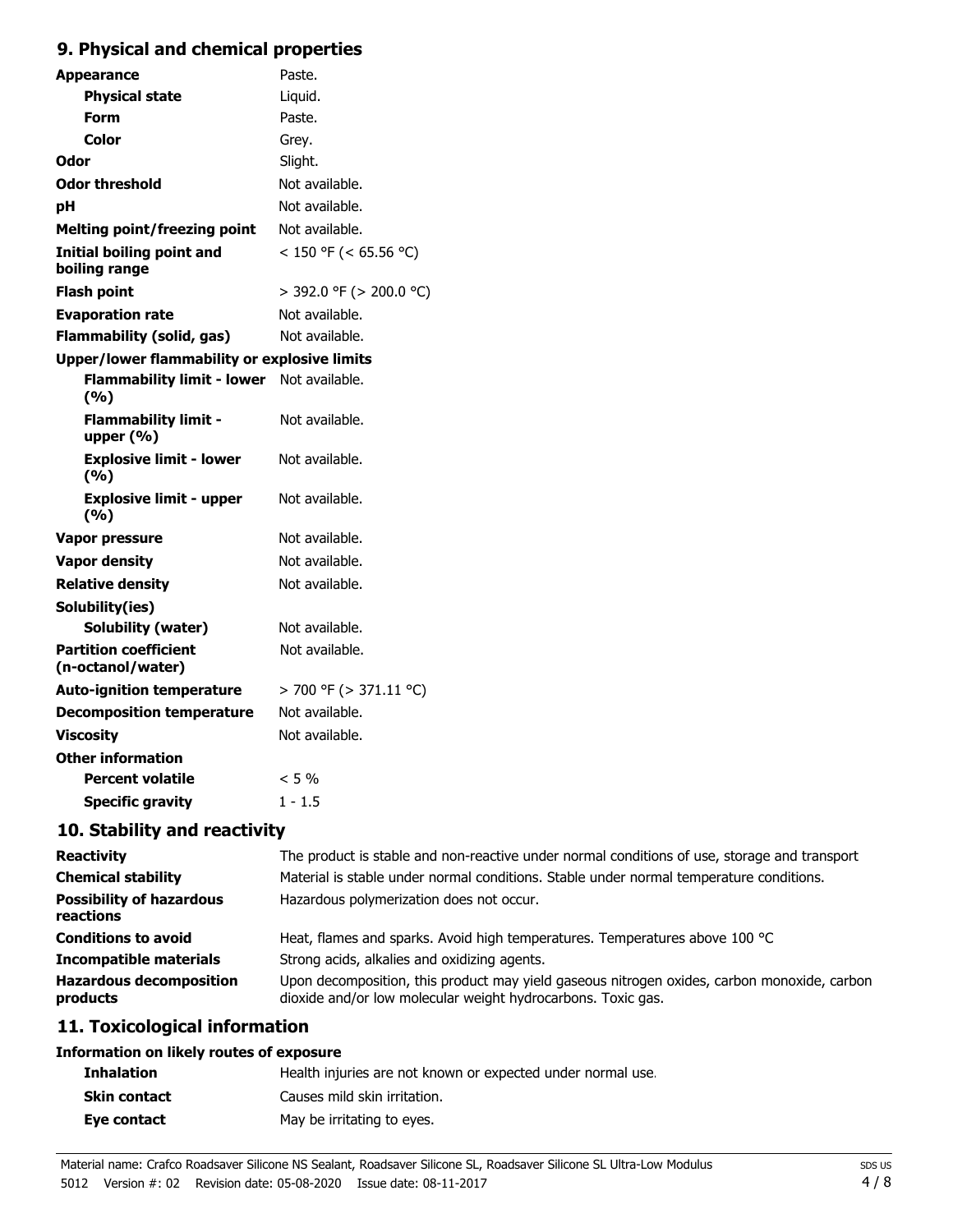| <b>Ingestion</b>                                                                   | May cause discomfort if swallowed. However, ingestion is not likely to be a primary route of<br>occupational exposure. |                     |  |
|------------------------------------------------------------------------------------|------------------------------------------------------------------------------------------------------------------------|---------------------|--|
| Symptoms related to the<br>physical, chemical and<br>toxicological characteristics | Not available.                                                                                                         |                     |  |
| <b>Information on toxicological effects</b>                                        |                                                                                                                        |                     |  |
| <b>Acute toxicity</b>                                                              | Not classified.                                                                                                        |                     |  |
| <b>Components</b>                                                                  | <b>Species</b>                                                                                                         | <b>Test Results</b> |  |
| Silica (CAS 112945-52-5)                                                           |                                                                                                                        |                     |  |
| <b>Acute</b><br>Oral<br>LD50                                                       | Rat                                                                                                                    | > 22500 mg/kg       |  |
|                                                                                    |                                                                                                                        |                     |  |
| Toluene (CAS 108-88-3)                                                             |                                                                                                                        |                     |  |
| <u>Acute</u><br><b>Dermal</b>                                                      |                                                                                                                        |                     |  |
| LD50                                                                               | Rabbit                                                                                                                 | 12120 mg/kg         |  |
|                                                                                    |                                                                                                                        |                     |  |
|                                                                                    | * Estimates for product may be based on additional component data not shown.                                           |                     |  |
| <b>Skin corrosion/irritation</b>                                                   | Causes mild skin irritation. Not classified.                                                                           |                     |  |
| Serious eye damage/eye<br><b>irritation</b>                                        | Not available.                                                                                                         |                     |  |
| Respiratory or skin sensitization                                                  |                                                                                                                        |                     |  |
| <b>Respiratory sensitization</b>                                                   | Not available.                                                                                                         |                     |  |
| <b>Skin sensitization</b>                                                          | Not available.                                                                                                         |                     |  |
| <b>Germ cell mutagenicity</b>                                                      | No data available to indicate product or any components present at greater than 0.1% are<br>mutagenic or genotoxic.    |                     |  |
| Carcinogenicity                                                                    | This product is not considered to be a carcinogen by IARC, ACGIH, NTP, or OSHA.                                        |                     |  |
|                                                                                    | <b>IARC Monographs. Overall Evaluation of Carcinogenicity</b>                                                          |                     |  |
| Silica (CAS 112945-52-5)<br>Toluene (CAS 108-88-3)                                 | 3 Not classifiable as to carcinogenicity to humans.<br>3 Not classifiable as to carcinogenicity to humans.             |                     |  |
|                                                                                    | OSHA Specifically Regulated Substances (29 CFR 1910.1001-1052)                                                         |                     |  |
| Not regulated.                                                                     |                                                                                                                        |                     |  |
|                                                                                    | US. National Toxicology Program (NTP) Report on Carcinogens                                                            |                     |  |
| Not listed.                                                                        |                                                                                                                        |                     |  |
| <b>Reproductive toxicity</b>                                                       | Suspected of damaging fertility or the unborn child.                                                                   |                     |  |
| Specific target organ toxicity<br>- single exposure                                | Not available.                                                                                                         |                     |  |
| <b>Specific target organ toxicity</b><br>- repeated exposure                       | Not available.                                                                                                         |                     |  |
| <b>Aspiration hazard</b>                                                           | Not available.                                                                                                         |                     |  |
| <b>Chronic effects</b>                                                             | Not relevant at normal room temperatures. When heated, harmful vapors may be formed                                    |                     |  |
| 12. Ecological information                                                         |                                                                                                                        |                     |  |
| <b>Ecotoxicity</b>                                                                 | Contains a substance which causes risk of hazardous effects to the environment.                                        |                     |  |
| <b>Product</b>                                                                     | <b>Species</b>                                                                                                         | <b>Test Results</b> |  |
| <b>Aquatic</b>                                                                     | Crafco Roadsaver Silicone NS Sealant, Roadsaver Silicone SL, Roadsaver Silicone SL Ultra-Low Modulus                   |                     |  |

| Crustacea | EC50 | Water flea (Daphnia magna)                           | 5.46 - 9.83 mg/l, 48 hr |
|-----------|------|------------------------------------------------------|-------------------------|
| Fish      | LC50 | Coho salmon, silver salmon<br>(Oncorhynchus kisutch) | 5.5 mg/l, 96 hr         |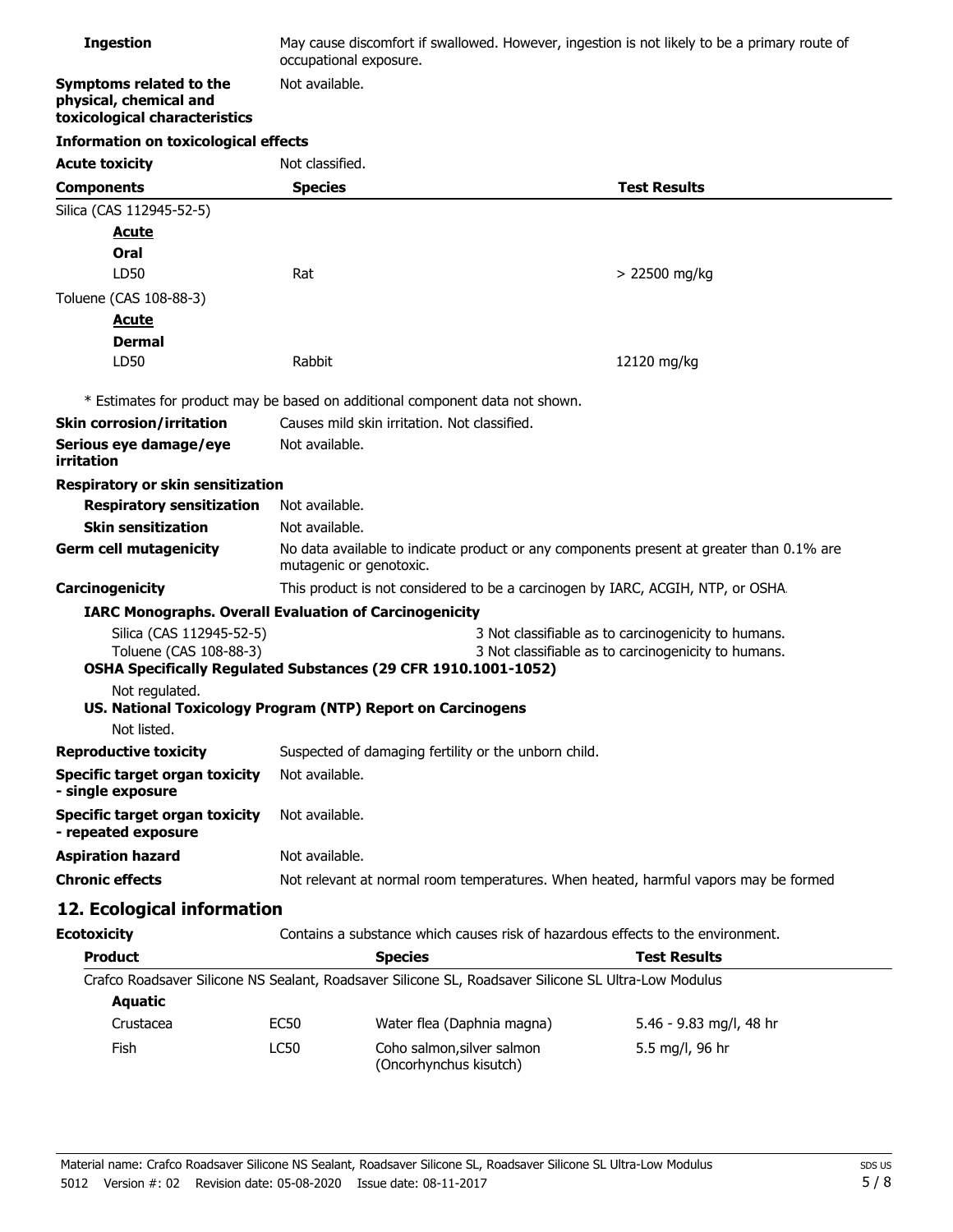| <b>Components</b>                    |             | <b>Species</b>                                       | <b>Test Results</b>        |
|--------------------------------------|-------------|------------------------------------------------------|----------------------------|
| Polydimethylsiloxane (CAS 9016-00-6) |             |                                                      |                            |
| <b>Aquatic</b>                       |             |                                                      |                            |
| Fish                                 | LC50        | Channel catfish (Ictalurus punctatus)                | 2.36 - 4.15 mg/l, 96 hours |
| Toluene (CAS 108-88-3)               |             |                                                      |                            |
| <b>Aquatic</b>                       |             |                                                      |                            |
| Crustacea                            | <b>EC50</b> | Water flea (Daphnia magna)                           | 5.46 - 9.83 mg/l, 48 hours |
| Fish                                 | <b>LC50</b> | Coho salmon, silver salmon<br>(Oncorhynchus kisutch) | 8.11 mg/l, 96 hours        |

| Bioaccumulative potential | Not available.                                    |      |
|---------------------------|---------------------------------------------------|------|
|                           | Partition coefficient n-octanol / water (log Kow) |      |
| <b>Toluene</b>            |                                                   | 2.73 |

| Mobility in soil      | Not available. |
|-----------------------|----------------|
| Other adverse effects | Not available. |

## **13. Disposal considerations**

| <b>Disposal instructions</b>                    | Contract with a disposal operator licensed by the Law on Disposal and Cleaning. Do not dispose of<br>waste into sewer. Do not allow this material to drain into sewers/water supplies. This product, in its<br>present state, when discarded or disposed of, is not a hazardous waste according to Federal<br>regulations (40 CFR 261.4 (b)(4)). Under RCRA, it is the responsibility of the user of the product to<br>determine, at the time of disposal, whether the product meets RCRA criteria for hazardous waste.<br>Dispose of contents/container in accordance with local/regional/national/international regulations.<br>Dispose in accordance with all applicable regulations. |
|-------------------------------------------------|------------------------------------------------------------------------------------------------------------------------------------------------------------------------------------------------------------------------------------------------------------------------------------------------------------------------------------------------------------------------------------------------------------------------------------------------------------------------------------------------------------------------------------------------------------------------------------------------------------------------------------------------------------------------------------------|
| <b>Waste from residues /</b><br>unused products | Dispose of in accordance with local regulations.                                                                                                                                                                                                                                                                                                                                                                                                                                                                                                                                                                                                                                         |
| <b>Contaminated packaging</b>                   | Offer rinsed packaging material to local recycling facilities.                                                                                                                                                                                                                                                                                                                                                                                                                                                                                                                                                                                                                           |

## **14. Transport information**

#### **DOT**

Not regulated as dangerous goods.

#### **IATA**

Not regulated as dangerous goods.

#### **IMDG**

Not regulated as dangerous goods.

#### **Transport in bulk according to** Not available. **Annex II of MARPOL 73/78 and the IBC Code**

### **15. Regulatory information**

This product is a "Hazardous Chemical" as defined by the OSHA Hazard Communication Standard, 29 CFR 1910.1200. **US federal regulations TSCA Section 12(b) Export Notification (40 CFR 707, Subpt. D)**

Not regulated. **CERCLA Hazardous Substance List (40 CFR 302.4)**

Toluene (CAS 108-88-3) Listed.

#### **SARA 304 Emergency release notification**

Not regulated.

**OSHA Specifically Regulated Substances (29 CFR 1910.1001-1052)**

Not regulated.

### **Superfund Amendments and Reauthorization Act of 1986 (SARA)**

### **SARA 302 Extremely hazardous substance**

Not listed.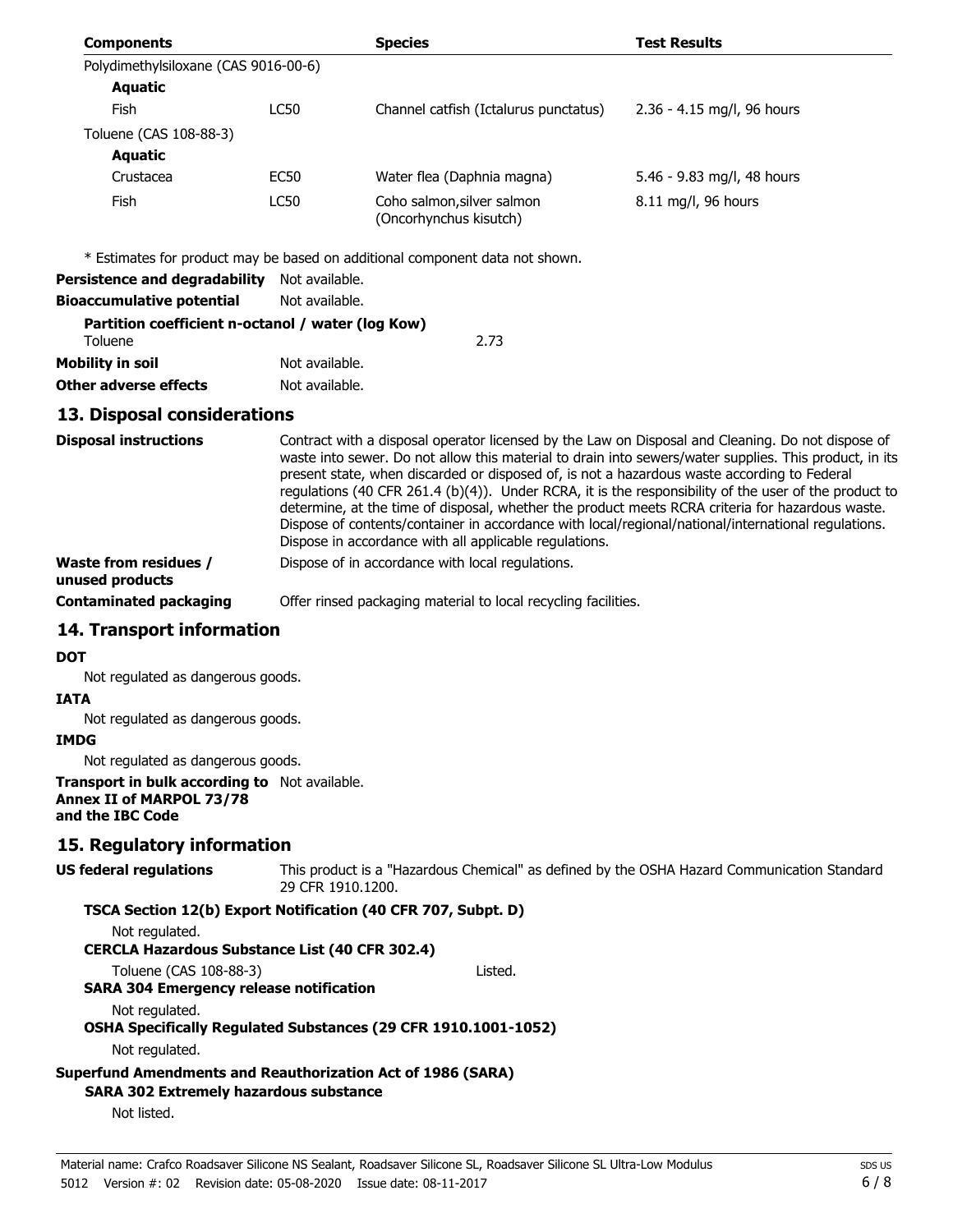| <b>SARA 311/312</b><br><b>Hazardous chemical</b>                                                                                  | Yes                                                                         |                         |                                                                                                         |                                                                                                   |
|-----------------------------------------------------------------------------------------------------------------------------------|-----------------------------------------------------------------------------|-------------------------|---------------------------------------------------------------------------------------------------------|---------------------------------------------------------------------------------------------------|
| <b>Classified hazard</b><br>categories                                                                                            | Reproductive toxicity                                                       |                         |                                                                                                         |                                                                                                   |
| <b>SARA 313 (TRI reporting)</b><br><b>Chemical name</b>                                                                           |                                                                             | <b>CAS number</b>       | % by wt.                                                                                                |                                                                                                   |
| Toluene                                                                                                                           |                                                                             | 108-88-3                | $0 - 2$                                                                                                 |                                                                                                   |
| <b>Other federal regulations</b>                                                                                                  |                                                                             |                         |                                                                                                         |                                                                                                   |
| Clean Air Act (CAA) Section 112 Hazardous Air Pollutants (HAPs) List                                                              |                                                                             |                         |                                                                                                         |                                                                                                   |
| Toluene (CAS 108-88-3)<br>Clean Air Act (CAA) Section 112(r) Accidental Release Prevention (40 CFR 68.130)                        |                                                                             |                         |                                                                                                         |                                                                                                   |
| Not regulated.                                                                                                                    |                                                                             |                         |                                                                                                         |                                                                                                   |
| <b>Clean Water Act (CWA)</b><br><b>Section 112(r) (40 CFR</b><br>68.130)                                                          | Hazardous substance                                                         |                         |                                                                                                         |                                                                                                   |
| <b>Safe Drinking Water Act</b><br>(SDWA)                                                                                          | Not regulated.                                                              |                         |                                                                                                         |                                                                                                   |
| and Chemical Code Number                                                                                                          |                                                                             |                         | Drug Enforcement Administration (DEA). List 2, Essential Chemicals (21 CFR 1310.02(b) and 1310.04(f)(2) |                                                                                                   |
| Toluene (CAS 108-88-3)                                                                                                            |                                                                             | 6594                    | Drug Enforcement Administration (DEA). List 1 & 2 Exempt Chemical Mixtures (21 CFR 1310.12(c))          |                                                                                                   |
| Toluene (CAS 108-88-3)<br><b>DEA Exempt Chemical Mixtures Code Number</b>                                                         |                                                                             | 35 %WV                  |                                                                                                         |                                                                                                   |
| Toluene (CAS 108-88-3)                                                                                                            |                                                                             | 594                     |                                                                                                         |                                                                                                   |
| <b>US state regulations</b>                                                                                                       | or other reproductive harm.                                                 |                         |                                                                                                         | WARNING: This product contains a chemical known to the State of California to cause birth defects |
| <b>California Proposition 65</b>                                                                                                  |                                                                             |                         |                                                                                                         |                                                                                                   |
| California Proposition 65 - CRT: Listed date/Developmental toxin                                                                  |                                                                             |                         |                                                                                                         |                                                                                                   |
| Toluene (CAS 108-88-3)<br>US. California. Candidate Chemicals List. Safer Consumer Products Regulations (Cal. Code Regs, tit. 22, |                                                                             | Listed: January 1, 1991 |                                                                                                         |                                                                                                   |
| 69502.3, subd. (a))                                                                                                               |                                                                             |                         |                                                                                                         |                                                                                                   |
| Toluene (CAS 108-88-3)                                                                                                            |                                                                             |                         |                                                                                                         |                                                                                                   |
| <b>International Inventories</b>                                                                                                  |                                                                             |                         |                                                                                                         |                                                                                                   |
| Country(s) or region<br>Australia                                                                                                 | <b>Inventory name</b><br>Australian Inventory of Chemical Substances (AICS) |                         |                                                                                                         | On inventory (yes/no)*<br>Yes                                                                     |
| Canada                                                                                                                            | Domestic Substances List (DSL)                                              |                         |                                                                                                         | Yes                                                                                               |
| Canada                                                                                                                            | Non-Domestic Substances List (NDSL)                                         |                         |                                                                                                         | No                                                                                                |
| China                                                                                                                             | Inventory of Existing Chemical Substances in China (IECSC)                  |                         |                                                                                                         | Yes                                                                                               |
| Europe                                                                                                                            | European Inventory of Existing Commercial Chemical Substances<br>(EINECS)   |                         |                                                                                                         | Yes                                                                                               |
| Europe                                                                                                                            | European List of Notified Chemical Substances (ELINCS)                      |                         |                                                                                                         | No                                                                                                |
| Japan                                                                                                                             | Inventory of Existing and New Chemical Substances (ENCS)                    |                         |                                                                                                         | No                                                                                                |
| Korea                                                                                                                             | Existing Chemicals List (ECL)                                               |                         |                                                                                                         | Yes                                                                                               |
| New Zealand                                                                                                                       | New Zealand Inventory                                                       |                         |                                                                                                         | Yes                                                                                               |
| Philippines                                                                                                                       | Philippine Inventory of Chemicals and Chemical Substances<br>(PICCS)        |                         |                                                                                                         | Yes                                                                                               |
| Taiwan                                                                                                                            | Taiwan Chemical Substance Inventory (TCSI)                                  |                         |                                                                                                         | Yes                                                                                               |
| United States & Puerto Rico                                                                                                       | Toxic Substances Control Act (TSCA) Inventory                               |                         |                                                                                                         | Yes                                                                                               |
|                                                                                                                                   |                                                                             |                         |                                                                                                         |                                                                                                   |

\*A "Yes" indicates that all components of this product comply with the inventory requirements administered by the governing country(s) A "No" indicates that one or more components of the product are not listed or exempt from listing on the inventory administered by the governing country(s).

# **16. Other information, including date of preparation or last revision**

| Issue date    | 08-11-2017 |
|---------------|------------|
| Revision date | 05-08-2020 |